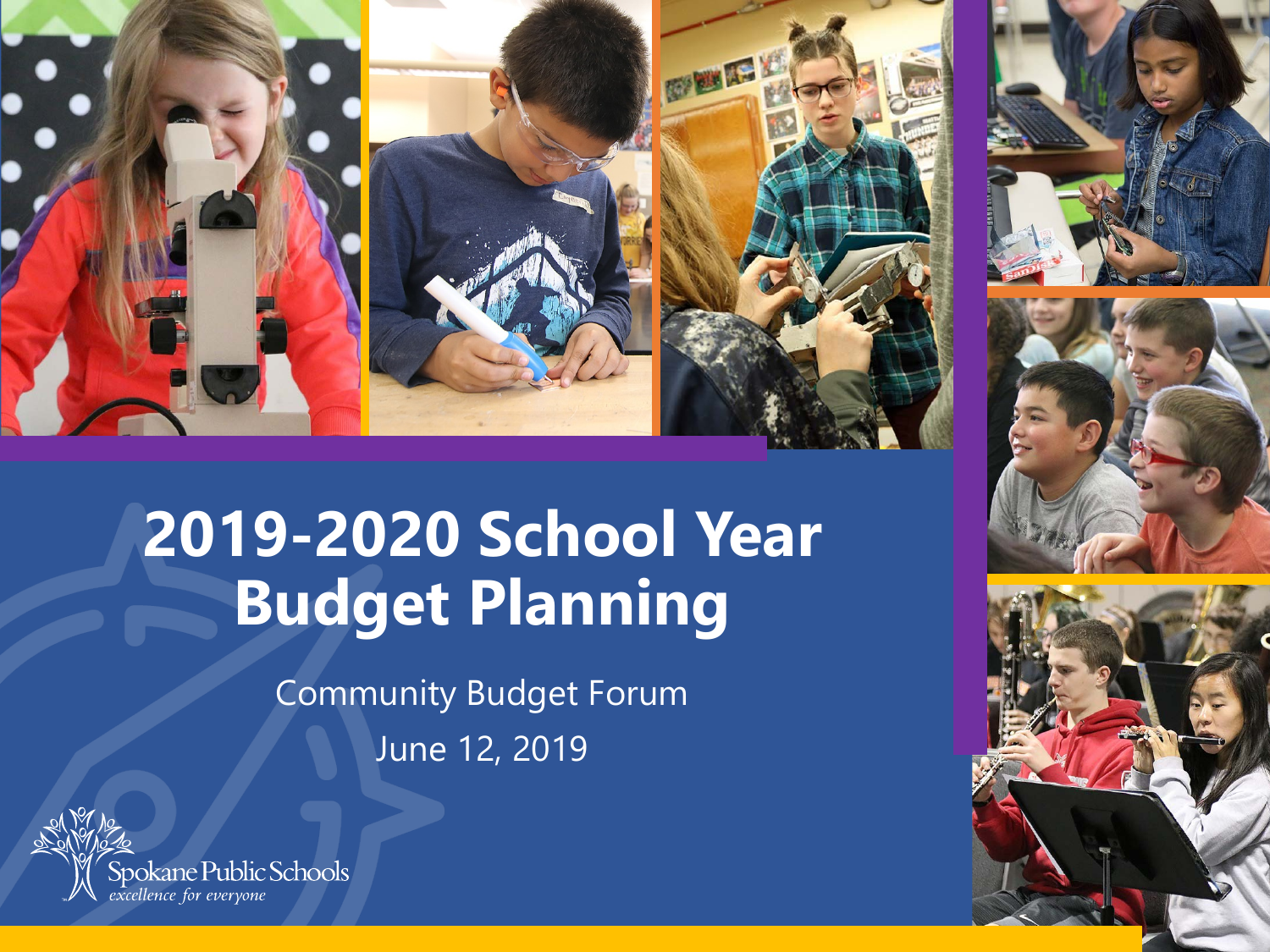

- Welcome and introductions
- Budget information presentation
- Budget forum questions & comments
- Next steps

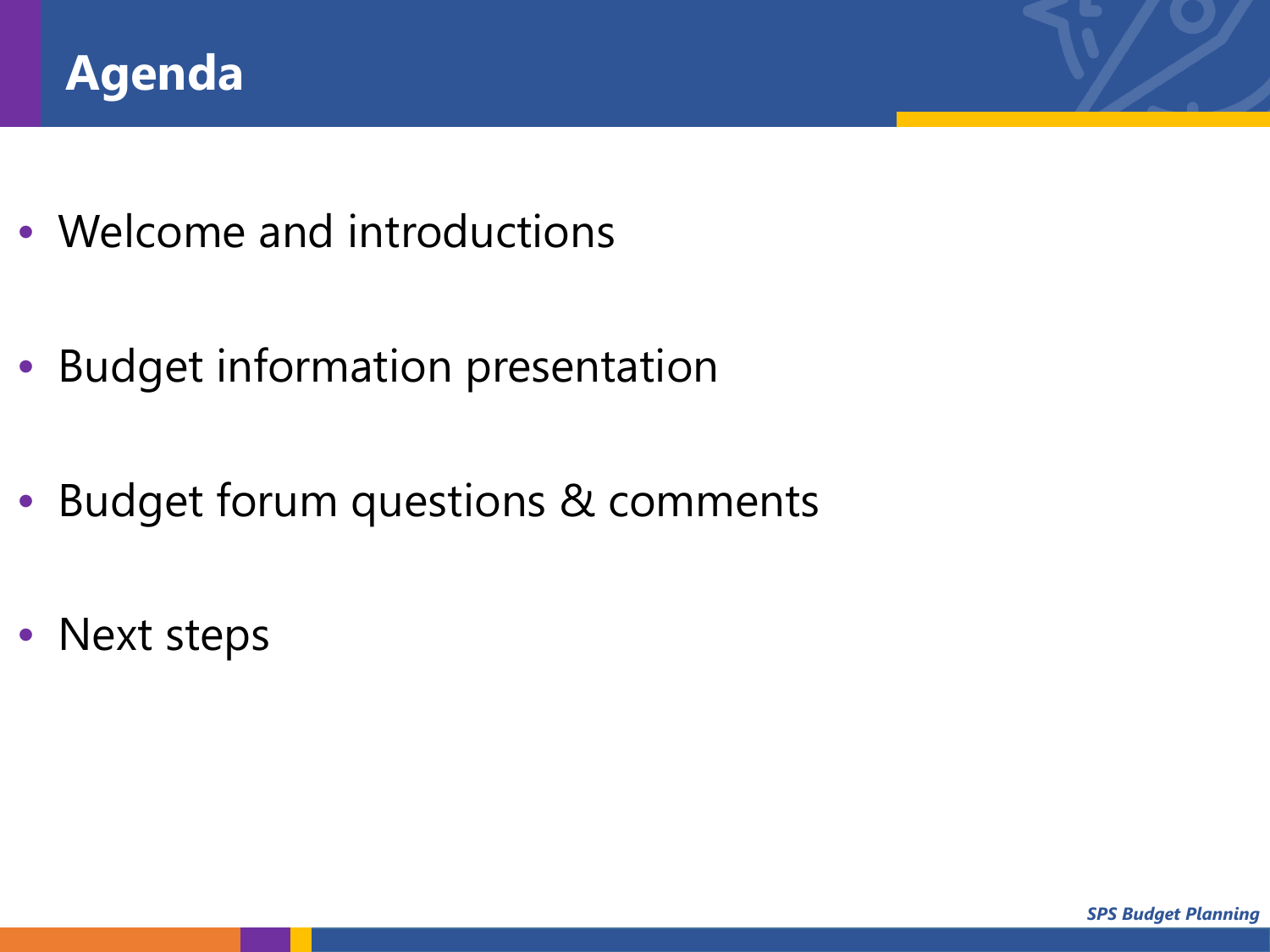# **Budget Planning Steps (June – August)**

- June
	- − 12 Community budget forum
		- Review budget estimates
		- Present initial budget recommendations
		- Obtain community feedback
	- − 19 School Board Work Session on budget development
	- − 26 Superintendent's initial recommended budget presentation
- July
	- − 10 Preliminary budget is available to the public
	- − 17 Budget Presentation, Public Hearing & 2019-2020 School Board Budget Adoption
- August
	- − 30 Budget submission due to OSPI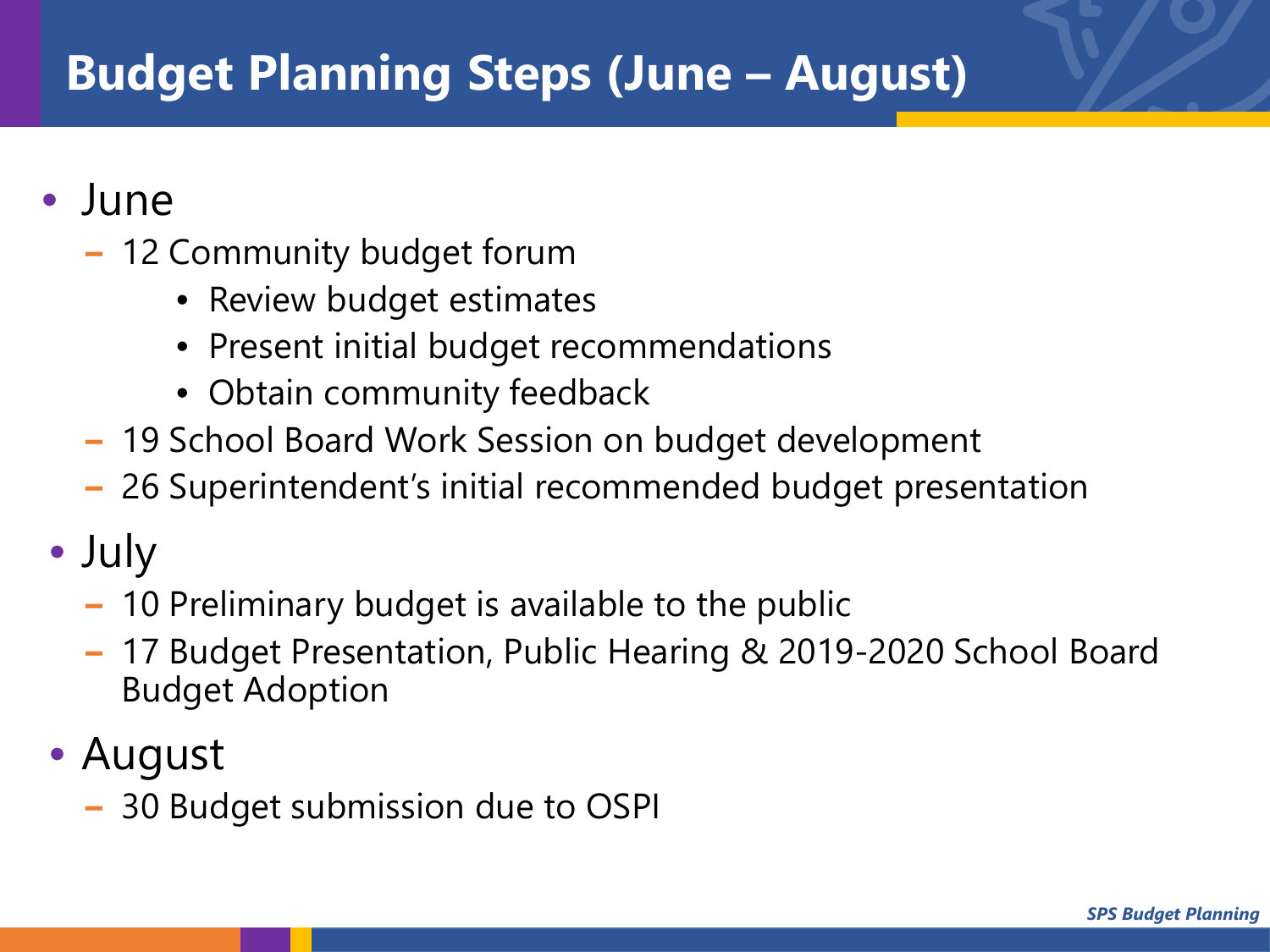# **2019-2020 Budget Priorities**

- The new state funding model significantly changed the context for financial planning for the 2019-2020 school year
- Given the current financial context and constituent feedback, the guiding Principles for Budget Development this year are to:
	- − Protect basic needs for all students
	- − Maintain essential support services
	- − Meet legal compliance and educational standards
- The School Board's Adopted Budget Priorities:
	- − Explore spending adjustments away from the classroom first; start with central office and support reductions; identify operational inefficiencies
	- Focus on lower class sizes and staff-to-student ratios for K-3 students, while seeing some increase in combination classrooms and staff to student ratios in grades 4-12
	- − Provide educational programs and services within available resources
	- − Ensure unrestricted fund balance supports sound financial practices and provides for unplanned emergencies such as enrollment fluctuations, legislative mandates, etc.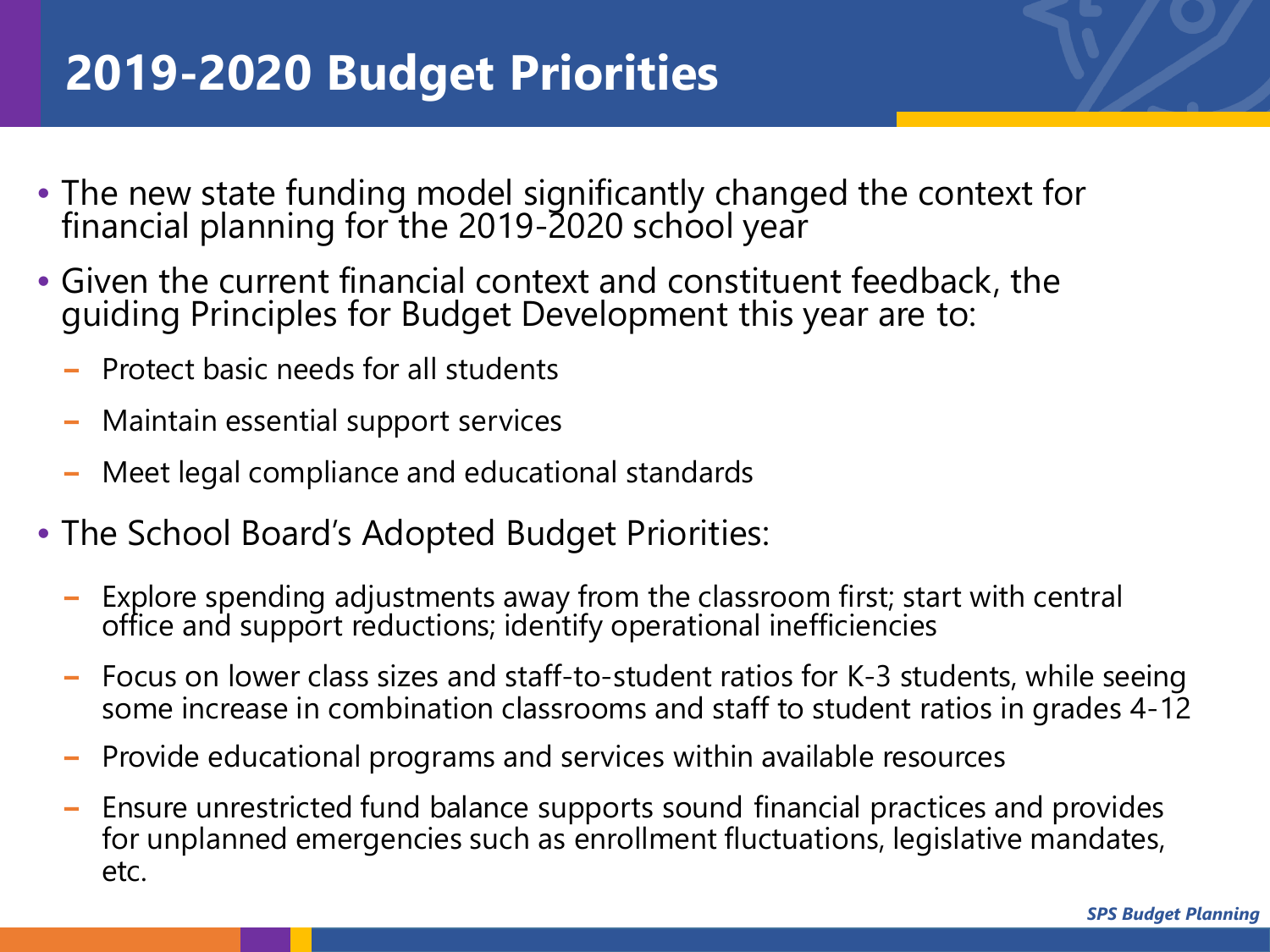# **Revenue Planning and Legislative Impacts**

| <b>Description</b>                        | <b>Revenue Estimates</b><br>(In Millions) |  |  |  |
|-------------------------------------------|-------------------------------------------|--|--|--|
| Maintenance Level                         | \$446.00                                  |  |  |  |
| Basic Education (LEA/Levy/Hold Harmless)  | 9.10                                      |  |  |  |
| Special education and safety net estimate | 2.60                                      |  |  |  |
| State grants and special programs         | 0.40                                      |  |  |  |
| Option programs                           | 0.60                                      |  |  |  |
| Subtotal – Revenue adjustments            | 12.70                                     |  |  |  |
| Adjusted General Fund Revenue, 5/29/2019  | \$458.70                                  |  |  |  |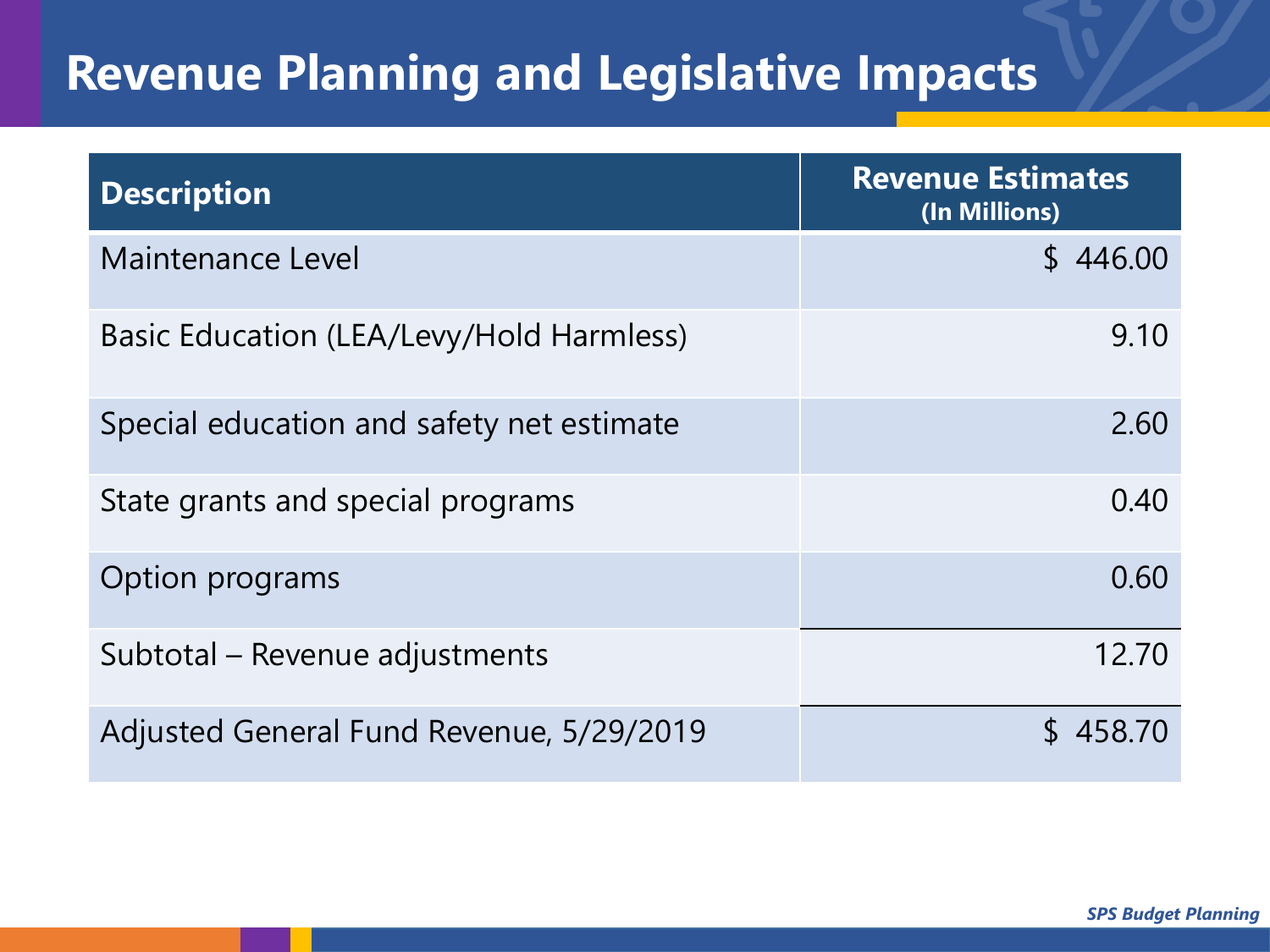### **Expenditure Planning – reductions away from classroom**

- Explore spending adjustments away from the classroom first; start with central office and support reductions; identify operational inefficiencies
	- Minimum 10% reduction plans were submitted for administrative/support operations

| <b>Program/Department</b>              | <b>Reductions</b> |           |
|----------------------------------------|-------------------|-----------|
| Communications                         | $\mathsf S$       | 105,000   |
| <b>Human Resources</b>                 |                   | 1,011,000 |
| <b>Technology Services and Support</b> |                   | 1,063,000 |
| <b>School Support Services</b>         |                   | 4,934,000 |
| Superintendent's Office/Board          |                   | 225,000   |
| Teaching & Learning                    |                   | 878,000   |
| Total                                  |                   | 8,216,000 |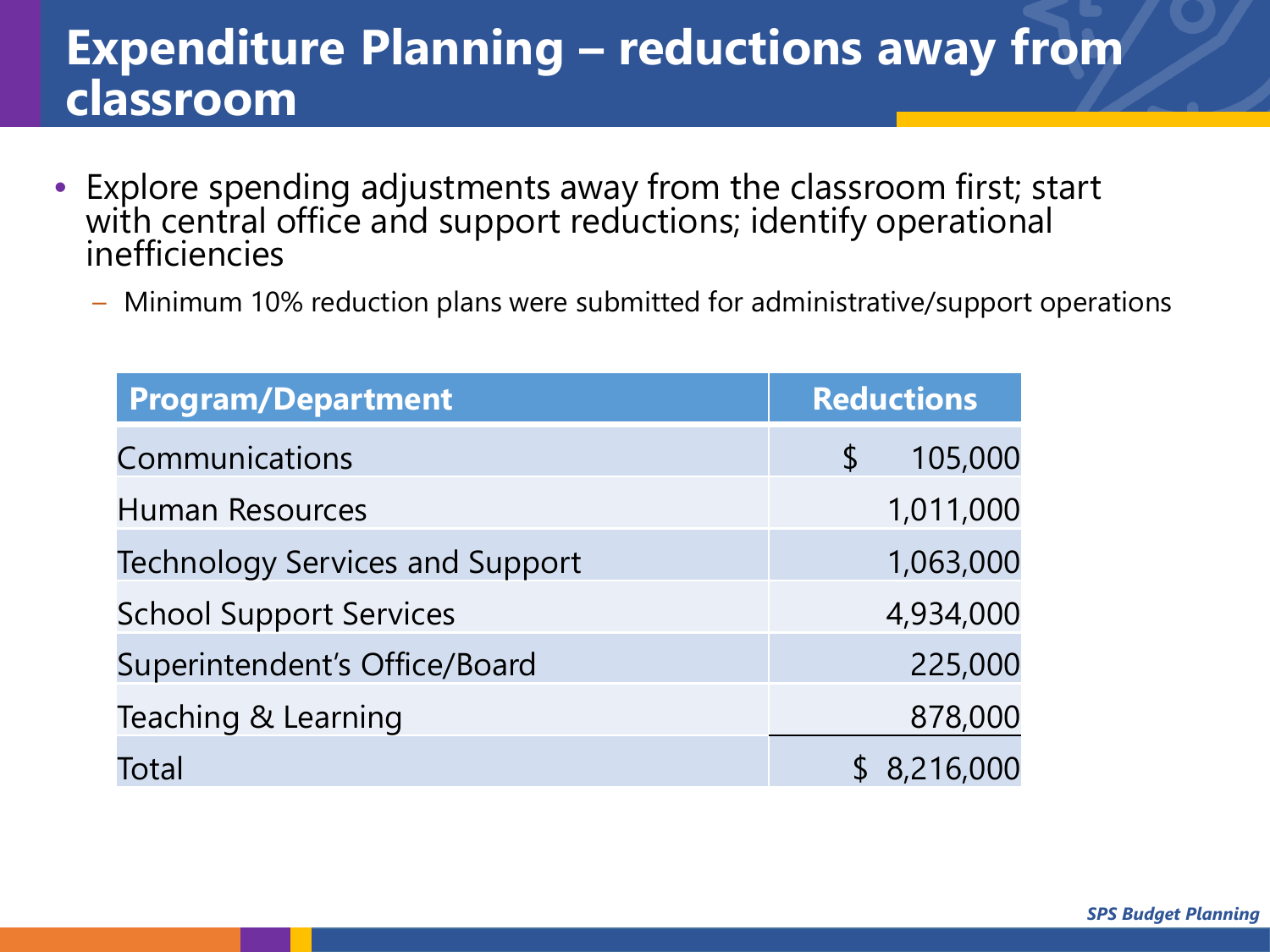### **Expenditure Planning – class size**

- Focus on lower class sizes and staff-to-student ratios for K-3 students, while seeing some increase in combination classrooms and staff to student ratios in grades 4-12
	- Meets K-3 class size compliance
	- Implements a modified elementary school week consistent early release Friday

| <b>Program/Department</b>                    | <b>Reductions</b> |
|----------------------------------------------|-------------------|
| <b>Special Education</b>                     | \$2,444,000       |
| <b>Student Services</b>                      | 808,000           |
| <b>School Staffing/Option School Program</b> | 11,066,000        |
| <b>Location Budget Allocations</b>           | 404,000           |
| Total                                        | \$14,722,000      |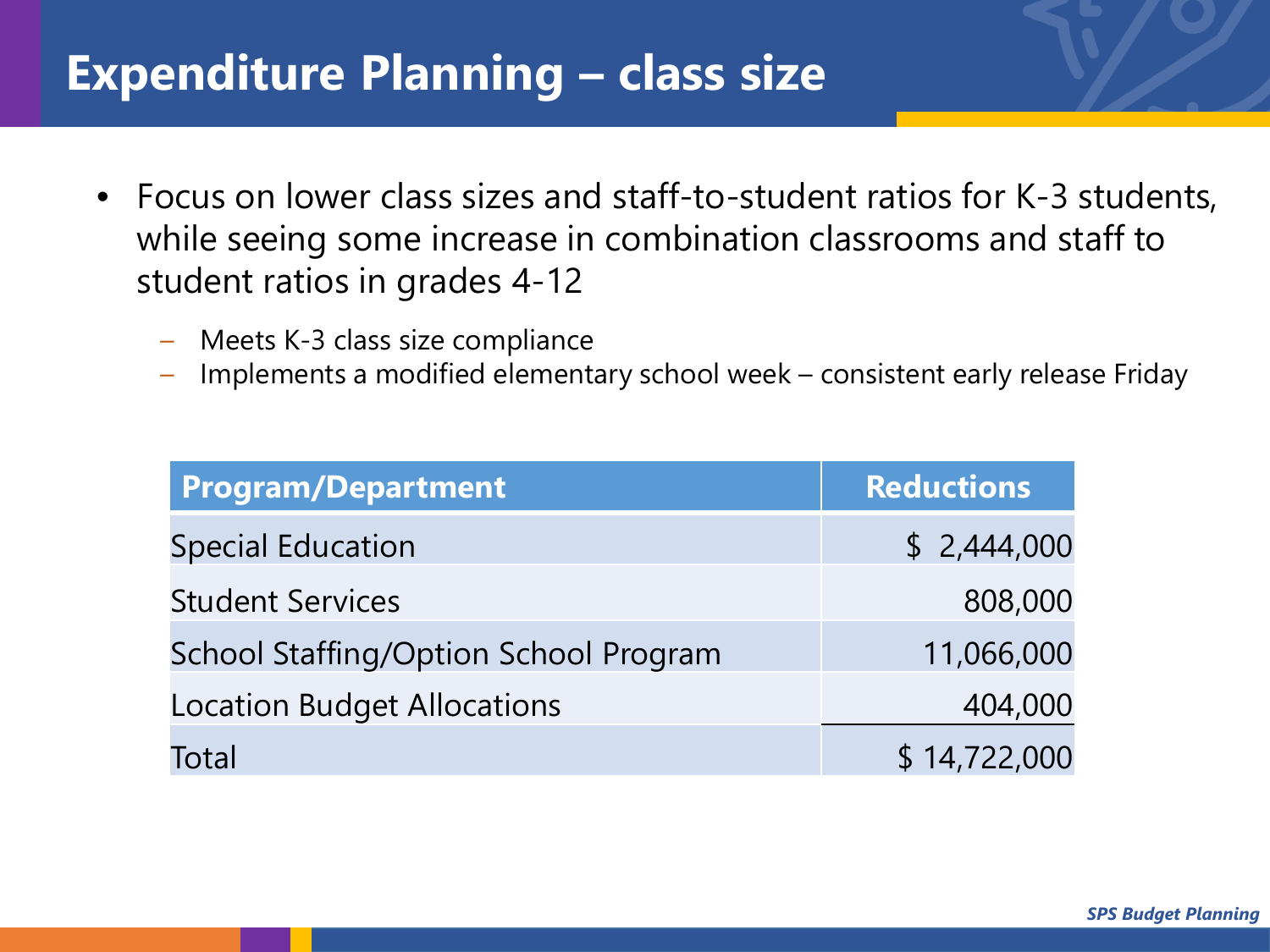### **Expenditure Planning – available resources**

- Provide educational programs and services within available resources
	- The Budget standard for revenue generating programs is break-even
		- Express Childcare, Nutrition Services, and NEWTECH Skill Center
	- − Grants & state special programs rely on some local levy support (e.g. ELL program)

| <b>Programs/Departments</b>                | <b>Revenue</b> | <b>Expenditure</b>          | <b>Net</b>    |
|--------------------------------------------|----------------|-----------------------------|---------------|
| Transportation*                            | 13,124,026     | 13,124,026<br>$\mathcal{S}$ | $\mathcal{L}$ |
| <b>Express Childcare</b>                   | 3,031,500      | 2,990,930                   | 40,570        |
| <b>Nutrition Services</b>                  | 16,181,670     | 16,051,960                  | 129,710       |
| <b>Grants and Special Programs</b>         | 47,624,358     | 48,501,324                  | (876, 966)    |
| <b>NEWTECH Skill Center (Skill Center)</b> | 3,712,746      | 3,642,255                   | 70,491        |

\*Includes increased expenditures of \$1.4 million Net increase in expenditures of other programs is \$1.0 million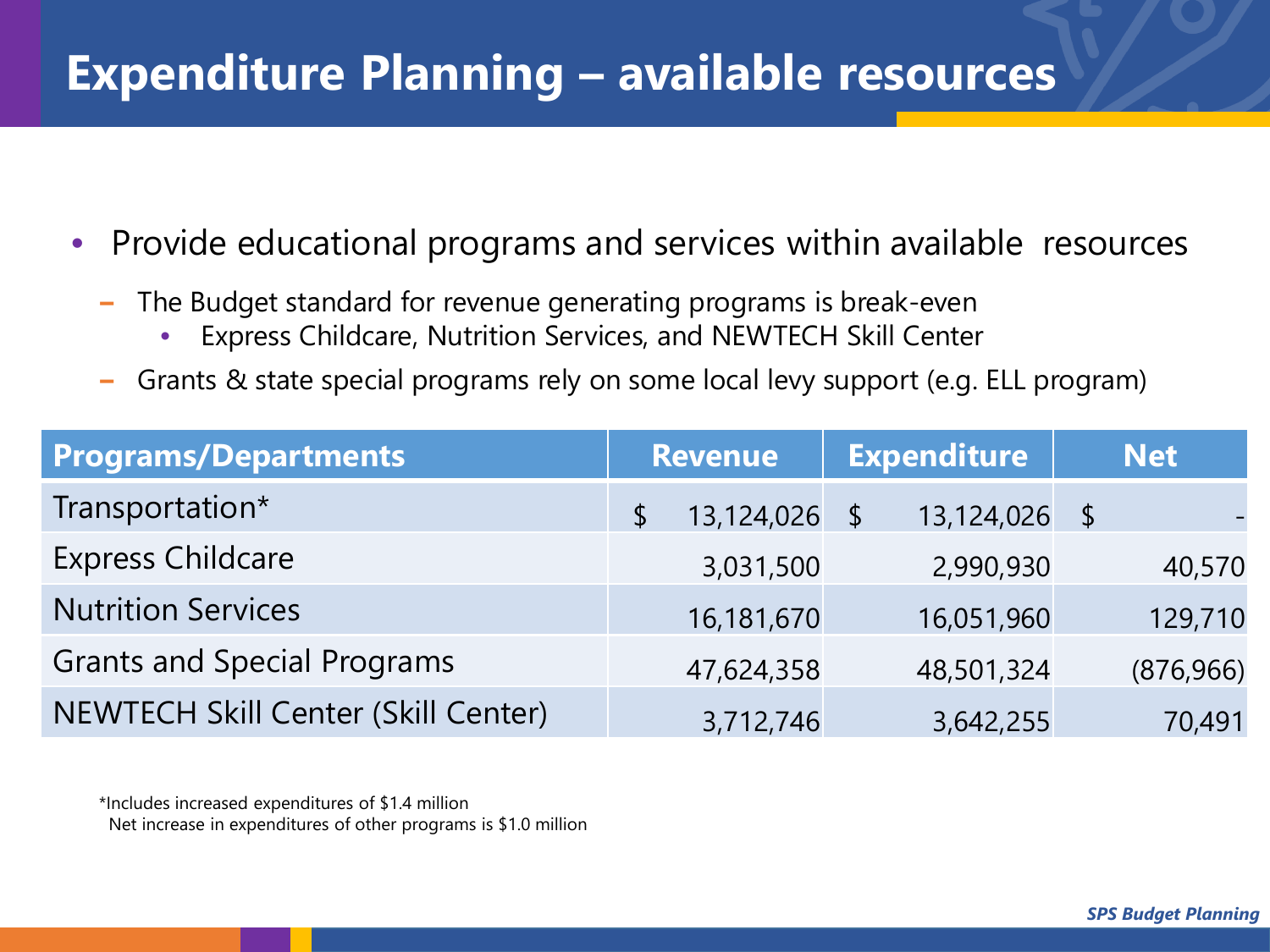### **Fund balance is a critical component of sound financial practices**

- Definitions
	- Restricted balances restricted for a specific purpose; they are NOT included in the minimum fund balance requirements because they are either required reserves or non-cash assets
	- − Committed balances for a specific purpose as established by the School Board
	- Assigned balances for specific purpose as established by the Superintendent
	- Unassigned balances set-aside to cover unforeseen expenditures or revenue shortfalls. Applicable to the minimum fund balance reserve
- A minimum fund balance provides a buffer against unforeseen risk and financial uncertainty.
	- Unassigned minimum fund balance policy is 5-6% of prior year expenditures
	- − General fund operations include complexities of funding, economic uncertainties and the need for fund balance set asides
		- The District must manage cash flow to account for periodic changes in the state payment schedule (e.g. the state changed the schedule beginning July 1, 2019)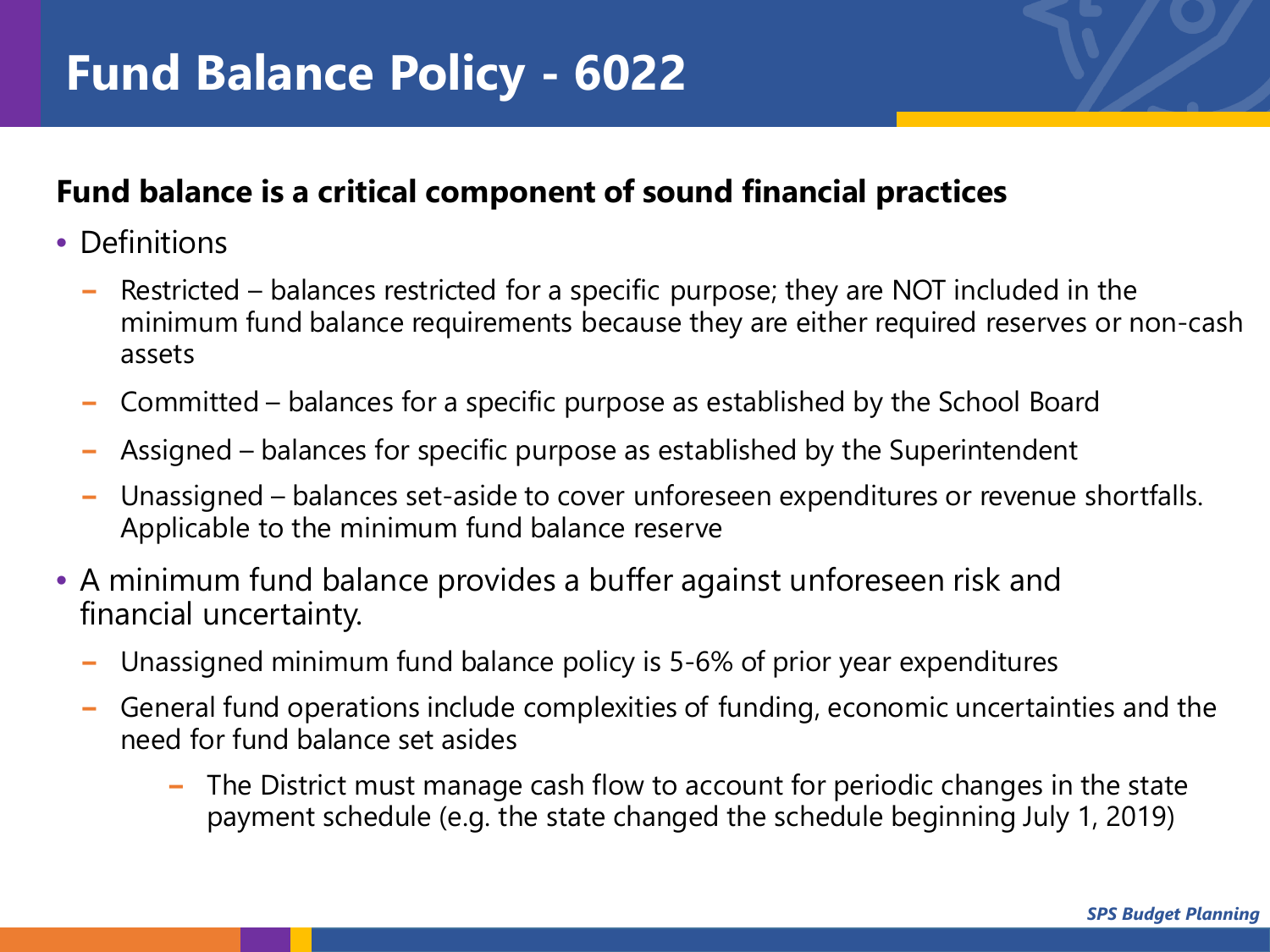# **Preliminary Financial Analysis**

|                                                           | In Millions                                  |         |                                     |        |                                                             |          |                                     |        |
|-----------------------------------------------------------|----------------------------------------------|---------|-------------------------------------|--------|-------------------------------------------------------------|----------|-------------------------------------|--------|
|                                                           | 2018-2019<br><b>Adopted</b><br><b>Budget</b> |         | 2018-2019                           |        | 2019-2020                                                   |          | 2019-2020                           |        |
| <b>Description</b>                                        |                                              |         | <b>Projected</b><br>(as of 4/30/19) |        | <b>Initial</b><br><b>Maintenance</b><br><b>Level Budget</b> |          | <b>Preliminary</b><br><b>Budget</b> |        |
| Beginning Fund Balance, September 1                       | $\frac{1}{2}$                                | 39.4    | $\boldsymbol{\mathsf{S}}$           | 40.1   | $\boldsymbol{\mathsf{S}}$                                   | 40.1     | \$                                  | 36.1   |
| Revenue                                                   |                                              | 452.4   |                                     | 452.7  |                                                             | 446.0    |                                     | 458.7  |
| Expenditures                                              |                                              | 465.0   |                                     | 456.7  |                                                             | 477.3    |                                     | 456.8  |
| <b>Net Operations</b>                                     |                                              | (12.6)  |                                     | (4.0)  |                                                             | (31.3)   |                                     | 1.9    |
| Ending Fund Balance, August 31                            |                                              | 26.8    |                                     | 36.1   |                                                             | 8.8      |                                     | 38.0   |
| Less: Restricted balances                                 |                                              | (11.7)  |                                     | (12.5) |                                                             | (12.4)   |                                     | (12.4) |
| Unrestricted Fund Balance<br>Subject to Policy 6022 (CAU) | $\boldsymbol{\mathsf{S}}$                    | 15.1    | \$                                  | 23.6   | \$                                                          | (3.6)    | $\boldsymbol{\mathsf{S}}$           | 25.6   |
| CAU as a percent of Expenditures                          |                                              | 3.95%   |                                     | 5.72%  |                                                             | $-0.87%$ |                                     | 6.20%  |
|                                                           |                                              | $\star$ |                                     | $**$   |                                                             | $**$     |                                     | $**$   |

\* CAU as a percent of August 31, 2017 expenditures

\*\* CAU as a percent of August 31, 2018 expenditures